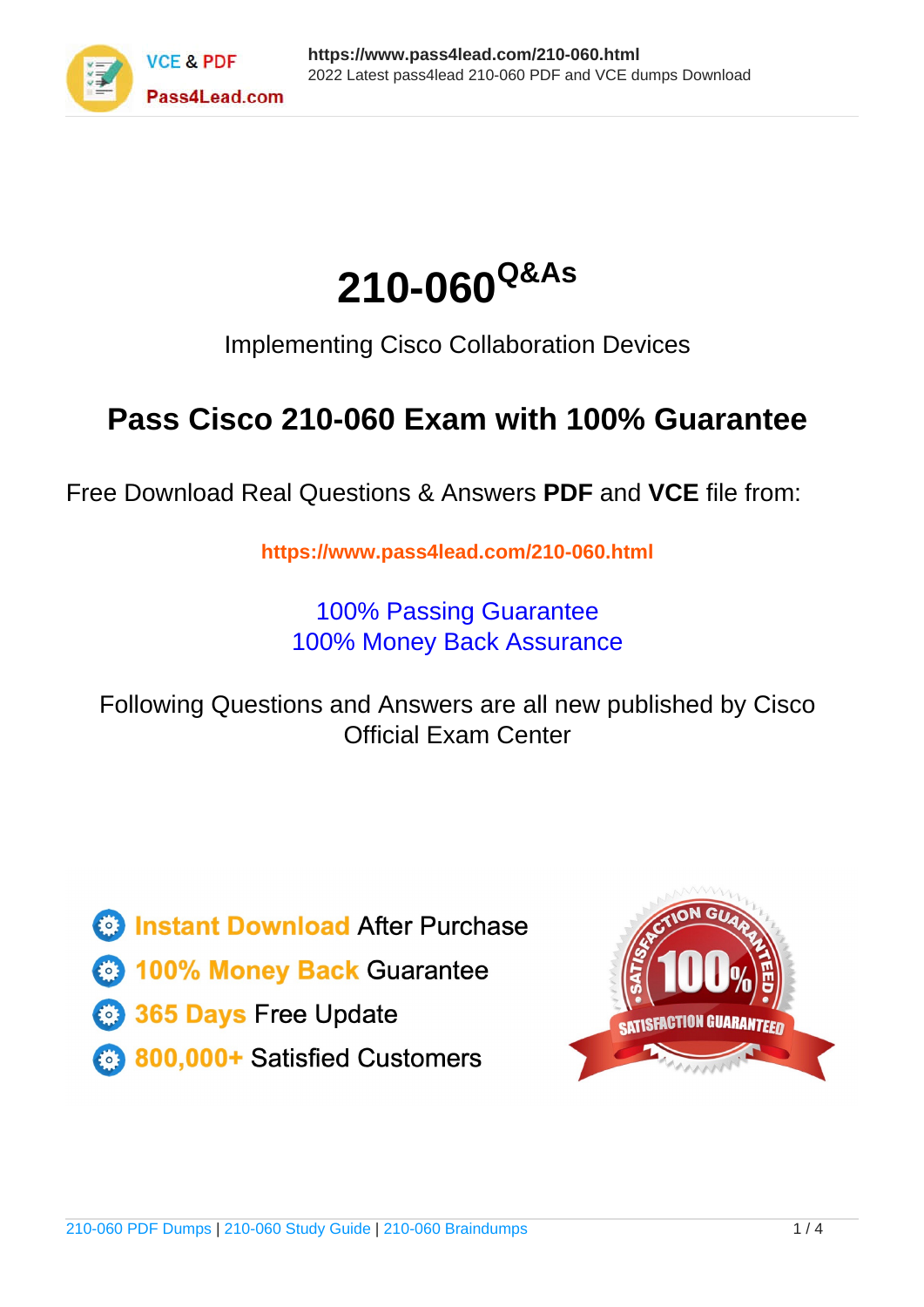

#### **QUESTION 1**

A voicemail user reports that he cannot access Cisco Unity Connection from the IP phone message button. Which option must you perform to resolve the problem?

A. In Cisco Unified Communications Manager, navigate to Advanced Features > Voicemail to confirm that the user has the correct voicemail profile

B. In Cisco Unified Communications Manager, navigate to Device > Phone to confirm that the device has the correct voicemail profile

C. In Cisco Unified Communications Manager, navigate to Device > Phone to confirm that the directory number has the correct voicemail profile

D. In Cisco Unified Communications Manager, navigate to User Management > End User to confirm that the user has the correct voicemail profile

E. In Cisco Unity Connection, navigate to Users > Users to confirm that the user web password is correct.

#### Correct Answer: C

#### **QUESTION 2**

An engineer is configuring an endpoint to register to the Cisco VCS. To accomplish this goal, which two CLI commands are required? (Choose two.)

- A. xConfiguration Registrar 1 Profile
- B. xConfiguration SIP Profile 1 Proxy 1 Address
- C. xCommand SIP Registration Domain
- D. xConfiguration SIP Profile 1 Proxy Discovery
- E. xCommand SIP Registrar Domain

Correct Answer: BD

#### **QUESTION 3**

CDR/CMR Reporting is being enabled on Cisco Unified Communications Manager. As part of this process, which two service parameters must be activated? (Choose two.)

- A. Cisco CAR Web Service
- B. CDR Enabled Flag
- C. Cisco Serviceability Reporter
- D. Call Diagnostics Enabled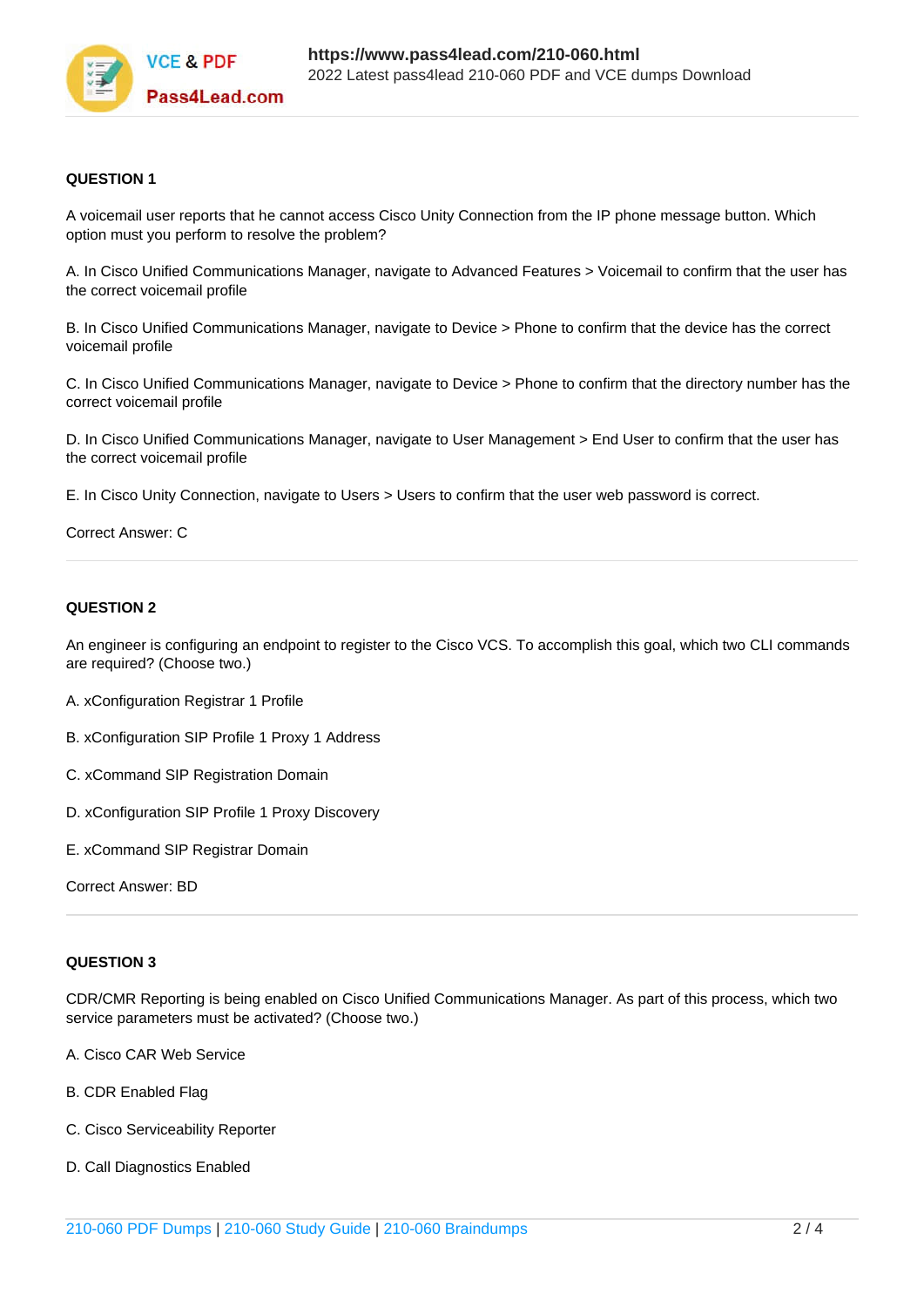

#### E. Statistics Enabled

Correct Answer: BD

#### **QUESTION 4**

User A notices echo on a call with user B. Both users are using Cisco VoIP phones. User B is using a headset, and user A is using a handset. What is the most likely source of the echo?

- A. user A handset
- B. user B headset
- C. disabled echo cancellation on user A phone profile
- D. disabled echo cancellation on user B phone profile

Correct Answer: B

#### **QUESTION 5**

What is the admin profile used for supervisor to modify or configure the recorded messages of customer employees?

- A. Annunciator admin
- B. Recordings admin
- C. Remote admin
- Correct Answer: B

[210-060 PDF Dumps](https://www.pass4lead.com/210-060.html) [210-060 Study Guide](https://www.pass4lead.com/210-060.html) [210-060 Braindumps](https://www.pass4lead.com/210-060.html)